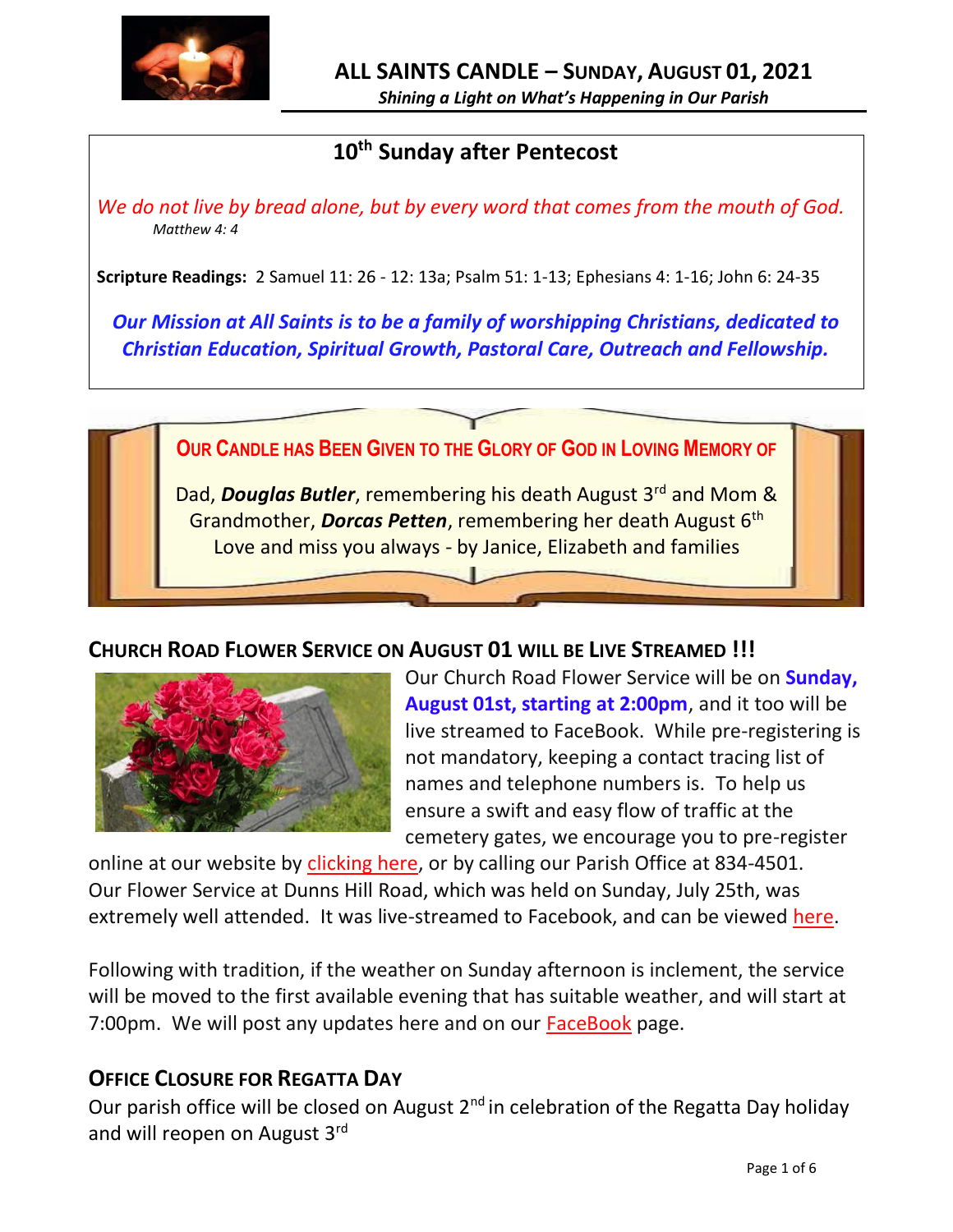## **ALL SAINTS CBS IS NOW LIVE-STREAMING OUR SUNDAY 10:00AM EUCHARIST**

Every Sunday morning at 10:00am, All Saints Anglican Parish CBS will be live streaming our Holy Eucharist service on [FaceBook,](https://www.facebook.com/AllSaintsAnglicanChurchCBS) and it will later be archived on [YouTube](https://www.youtube.com/results?search_query=all+saints+anglican+parish+cbs) as well. Please understand that as we are becoming familiar with this new technology we may have a few bumps along the way, and we ask for your patience and feedback in this regard.

While we are only currently live-steaming on Facebook, in the very near future we hope to simultaneously live-stream on both [FaceBook](https://www.facebook.com/AllSaintsAnglicanChurchCBS) and [YouTube.](https://www.youtube.com/results?search_query=all+saints+anglican+parish+cbs) We will continue to archive for future viewing at your leisure. We welcome your comments and suggestions via email at [communications@allsaintsparish.ca](mailto:communications@allsaintsparish.ca)

### **ANOTHER BIG THANKS TO TWO PARISHIONERS**

The generosity of the members of this Parish is sometimes humbling. We would like express our sincere thanks to *Jim and Martha Rideout*, who this week donated and delivered two huge loads of topsoil to our Dunns Hill Road Cemetery. We have been utilizing a lot of this material lately as our volunteers have prepared our cemeteries for our annual flower services, as well as ongoing maintenance.

## **CHILDREN'S BBQ AND CAMPFIRE WAS A GREAT SUCCESS!!!**



Our Children's BBQ and Campfire that was held on Wednesday evening of this past week was an overwhelming success. The rain finally let-up just before startup, and even though the wind was from the Northeast, it did not dampen the spirits of some 30 children, parents and grandparents. Federal MP Ken McDonald and Rev Sam also came along and joined in the festivities. We also would like to extend many



**DO WE HAVE YOUR EMAIL ADDRESS?** - Now, more than ever, email is becoming one of the safest and quickest ways for our Parish to keep you informed. If we do not already have you email address on file, and you are not regularly receiving our bulletins and information updates, we would love for your to provide it to us. Please email it to

[communications@allsaintsparish.ca,](mailto:communications@allsaintsparish.ca?subject=eMail%20Address%20Update) or simply [click here](http://allsaintsparish.ca/email_updates) to complete our online email registration form.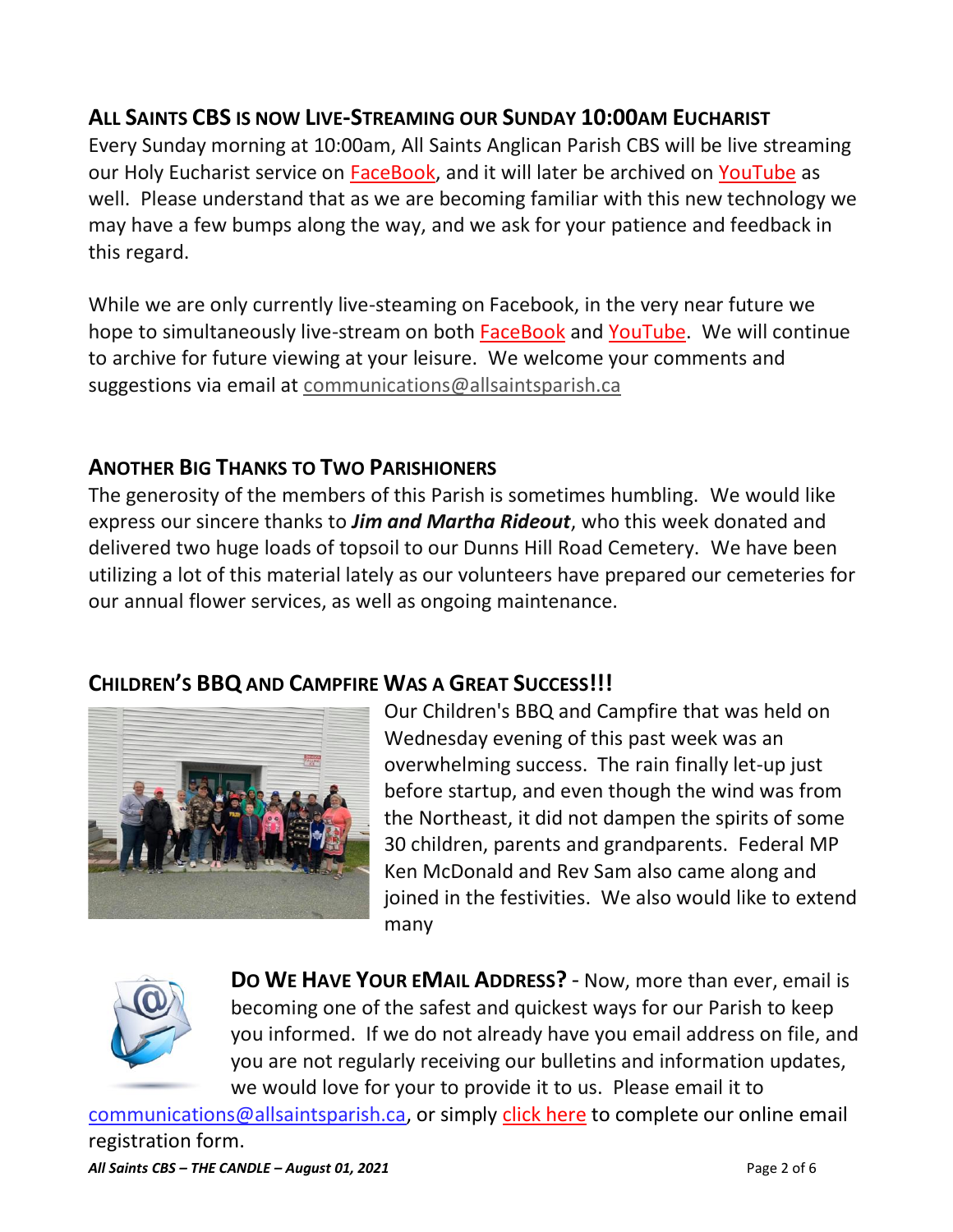#### **HEARTFELT THANKS!!!**

and Carol Anne Toope for not only donating, but also arranging for the planting of some very beautiful flowers in our Memorial Flower Planter at our Dunn's Hill Road Cemetery. Please take the time to enjoy this wonderful floral arrangement while visiting our Cemetery or while attending our annual Flower Service on July 25<sup>th</sup>.

We would like to send a great big thank-you to Derrick

**2021 CHURCH OFFERTORY ENVELOPES** – We would like to remind you that if you have not yet picked up your 2021 offertory envelopes, they are being held at the Parish Office for pick up. We encourage you to continue to use our secure mail drop-slot, which is located at the top of the stairs, just to the left of the main entrance of our Parish Hall.

You may also e-Transfer your offering via Interac simply by emailing it to [donations@allsaintsparish.ca.](mailto:donations@allsaintsparish.ca) And of course, we always encourage you to consider signing up for our eGivings program which automatically deposits your offering at whatever interval you choose and are comfortable with. Simply [click here](http://allsaintsparish.ca/egiving-online-information-form) to register, or go to our website and follow the eGiving notes. If you have [any](https://wfsites-to.websitecreatorprotool.com/870a5dd5.com/Admin/%7BSK_NODEID__22939341__SK%7D) questions, please email your Finance Team at [finance@allsaintsparish.ca,](mailto:finance@allsaintsparish.ca) or call our Office at 834-4501.

**SPONSORING 'THE CANDLE'** - We would like to remind Parishioners and Friends that you may sponsor our weekly bulletin, **'***THE CANDLE***'**, and have it dedicated in memory of a loved one. Your personal tribute will be prominently posted on the Bible graphic located at the top of the front

page, and your kind donation of \$25 would be greatly appreciated. Additionally, you can honor a loved one by posting your favourite picture, along with a memorial verse, and your kind donation of \$50 for this full-page tribute is greatly appreciated. A paper copy of '*THE CANDLE*' is distributed at all Sunday services, and a digital copy is permanently archived on our Parish website at [allsaintsparish.ca](http://allsaintsparish.ca/thecandle.html)





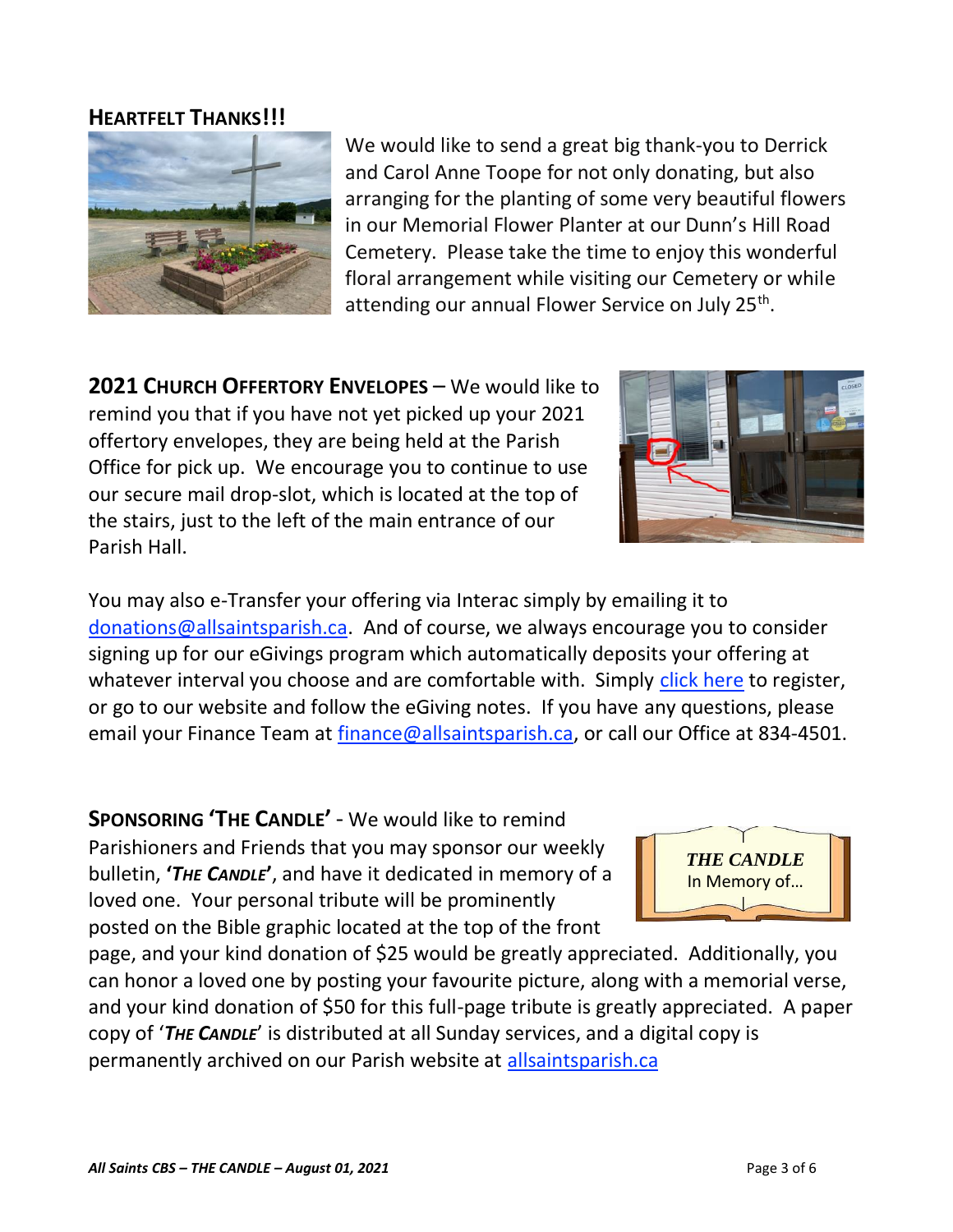

**KIDS CORNER** is our resource area for a variety of Christian Youth Education activities. If you would like to be a part of this exciting Ministry, please let us know by clicking [here.](http://allsaintsparish.ca/index.html#comments) Stay tuned for a new craft activity each Sunday....

## **ALL SAINTS IS OPEN WITH REDUCED RESTRICTIONS**

Effective July 01, the Diocese has announced some changes to their COVID guidelines. [Click here](http://allsaintsparish.ca/document_library/COVID-19/210630%20COVID%2019%20Update%20Effective%20July%201.pdf) for the full latest update. Also, on July 12<sup>th</sup> they issued a further update regarding property rentals [\(click here](http://allsaintsparish.ca/document_library/COVID-19/COVID%20Update%20(annotated)%20Diocese%20ENL%20Issued%20210712.pdf) for details).

All activities in or on any parish property is based on the latest version of the "Many Members - [One Body" \(MMOB\)](https://anglicanenl.net/home/wp-content/uploads/2021/02/Many-Members-One-Body-February-2021.pdf) guidelines document. This includes live Church Services and burial gatherings, as well as meetings of Vestry, ACW, Men's Fellowship, Bible Study, etc…

- While pre-registration is no longer mandatory, all attendees are strongly encouraged to pre-register for ANY gathering. This will help avoid bottlenecks and line-ups at the entrances, especially during inclement weather.
- For contact tracing purposes, we are REQUIRED to record the names and telephone numbers of ALL people who enter any gatherings. You may do so quickly and easily online by [clicking here,](http://allsaintsparish.ca/covid-pre-registration-form) or you may call our Parish Office at 834-4501
- The maximum capacity (as of July 01) at indoor gatherings is 200, and outdoor gatherings is 250
- People may share a pew or adjacent pews with any of their 20 consistent close contacts
- Masks must be worn at all times at all indoor gatherings, except while receiving and consuming the Eucharist, or when acting as a speaker or singer performer.
- During a 60-minute service, there can only be a maximum of 30 minutes of singing by a soloist, choir or musical group. The congregation is only permitted to sing one hymn, which must be just prior to exiting.

## **CBS CHAPTER LEARNING DISABILITIES INC.**

This summer the CBS Chapter of the Learning Disabilities Inc will be offering a summer tutoring program, to be held at All Saints Parish Hall from July 5th, for eight weeks.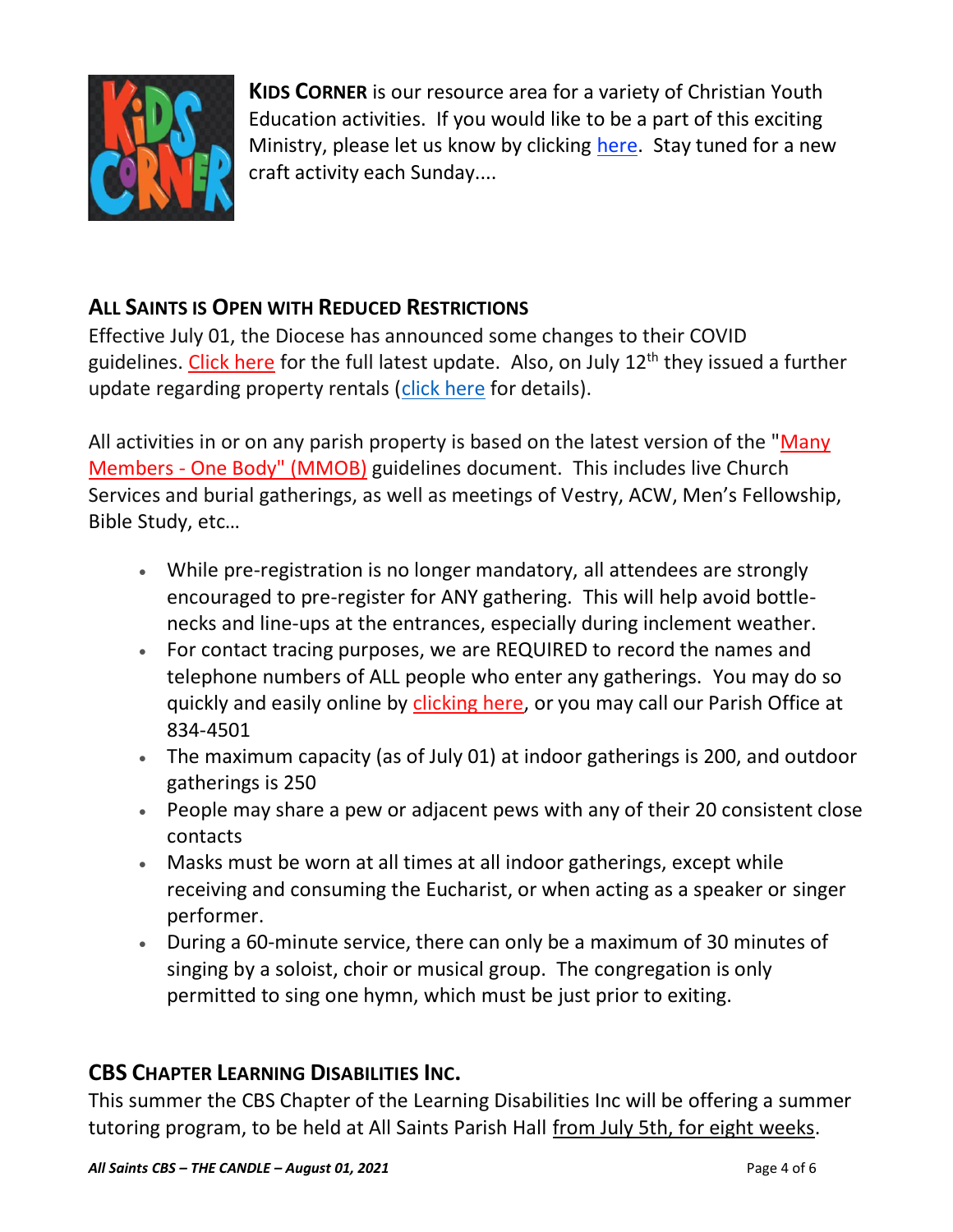Children that are having difficulties in reading, writing or math will be tutored in oneon-one sessions. These sessions will be one hour to one and a half hours long, two to three times weekly.

Covid procedures will be strictly followed. Cost of this program is \$45.00 total, to be paid on registration. Seats are limited and are on a first come basis.

I can be reached at (Home) 834-8419 or through email at [mahersharon67@gmail.com](mailto:mahersharon67@gmail.com) Registration will be held Monday July 5<sup>th</sup> at 09:00am at the All Saints Parish Hall church parking, entering off Dunn's Hill Road.

Sincerely Sharon Maher CBS, Chapter Chair

#### **IN MEMORIAM - CEMETERY FUND**

• In loving memory of *Kevin Pittman* **-** by Frank

#### **MEMORIAM - GENERAL FUND**

- In loving memory of *Eric Butler* by Miss Nicole l. Henrie
- In loving memory of *Kevin Pittman,* remembering his birthday on August 2<sup>nd</sup> by Ruth and Family
- In loving memory of *Noah Porter* who passed away on July 29, 1999 by Christina, Sam and Family

| <b>July 25, 2021</b>                                    | <b>Weekly</b> | <b>YTD</b> | Why not consider signing up to our e-<br>Giving program. It's an easy way to<br>ensure you contribute on a regular<br>basis, even during those periods when<br>you are unable to regularly attend<br>church. |
|---------------------------------------------------------|---------------|------------|--------------------------------------------------------------------------------------------------------------------------------------------------------------------------------------------------------------|
| <b>Percent of 2018-2019</b><br><b>Pre-COVID Average</b> | <b>59%</b>    | 80%        |                                                                                                                                                                                                              |
| <b>2021 Actual</b>                                      | 2,844         | 99,999     |                                                                                                                                                                                                              |
| <b>2-year Average Pre-</b><br><b>COVID</b>              | 4,002         | 120,159    |                                                                                                                                                                                                              |
| <b>Difference</b>                                       | $-1,158$      | $-20,160$  | We also accept E-transfers at<br>donations@allsaintsparish.ca                                                                                                                                                |
| <b>COVID APPEAL TARGET \$52,000</b>                     |               |            | <b>COVID APPEAL CONTRIBUTIONS TO DATE:</b><br>\$7,065                                                                                                                                                        |